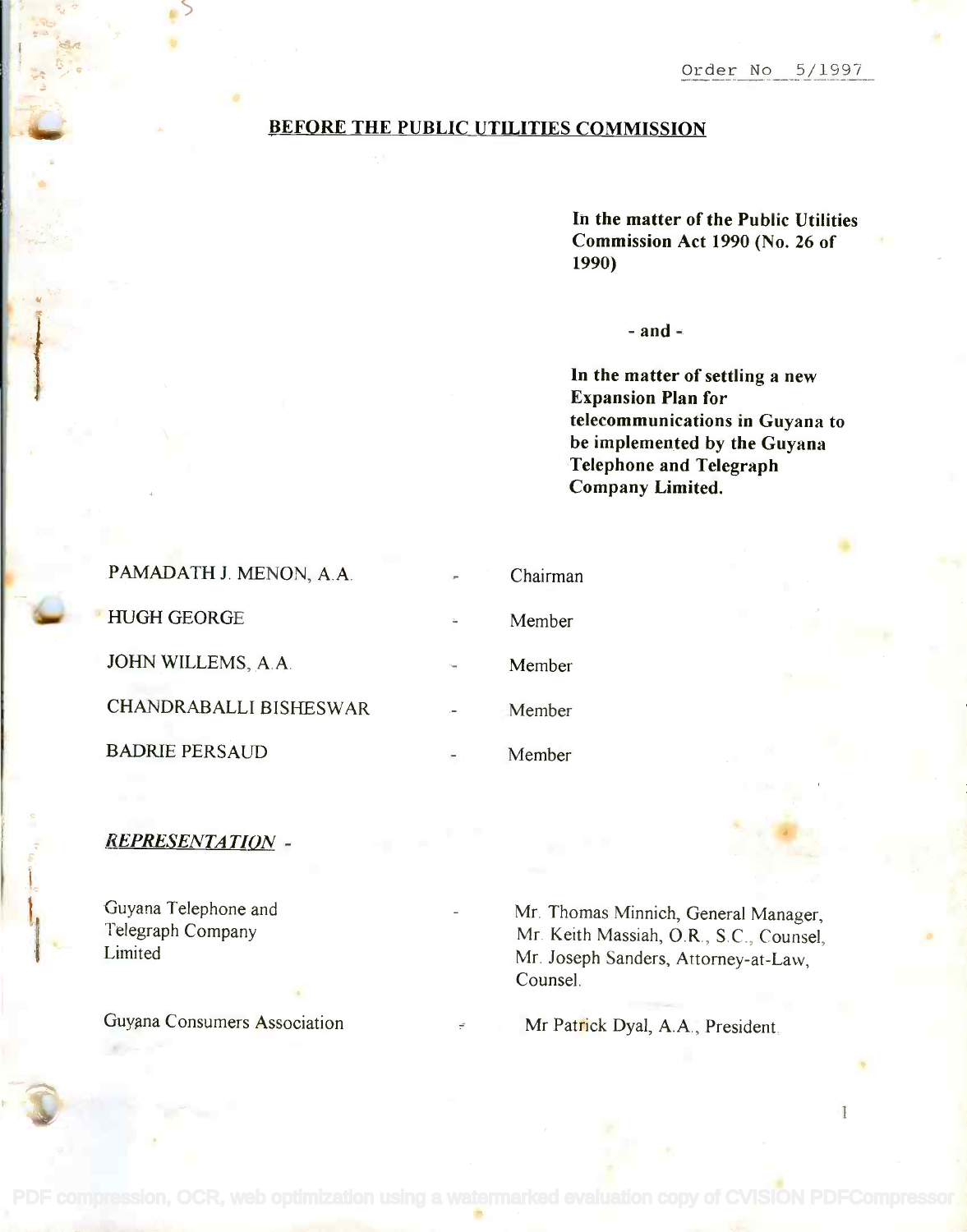Bureau Bureau Guyana Consumers' Advisory

This matter was heard by the Commission on the 8th September and 10th and 11th This matter was heard by the Commission on the 8th September and 10th and 11th October, 1997. October, 1997.

## DECISION

The Guyana Telephone and Telegraph Company Limited (GT&T) operates in Guyana by The Guyana Telephone and Telegraph Company Limited (GT &T) operates in Guyana by virtue of a Licence dated 19th December, 1990, granted to it by the then Minister of Communications and Works under section 7 of the Telecommunications Act 1990 (No. 28 of 1990). Communications and Works under section 7 of the Telecommunications Act 1990 (No. 28 of 1990). The Licence is subject to- The Licence is subject to-

(I) the Telecommunications Act 1990, (No. 28 of 1990);

- (ii) the Public Utilities Commission Act 1990 (No. 26 of 1990);
- (iii) the Agreement entered into between the Government of Guyana and Atlantic Tele-(iii) the Agreement entered into between the Government of Guyana and Atlantic Tele-Network Inc. on 18th June, 1990, as amended, (hereinafter referred to as the Network Inc. on 18th June, 1990, as amended, (hereinafter referred to as the "Acquisition Agreement"). "Acquisition Agreement").

Subject to the above, the Agreement is also subject to the Conditions set out in Schedule 1 of the Subject to the above, the Agreement is also subject to the Conditions set out in Schedule 1 of the Licence. Licence.

2. So far as the Licence relates to public telephone, radio telephone (except private radio 2. So far as the Licence relates to public telephone, radio telephone (except private radio telephone systems which do not interconnect with the Licensee's network) and pay station telephone telephone systems which do not interconnect with the Licensee's network) and pay station telephone services, national and international voice and data transmission, the Licence is an exclusive Licence for a period of 20 years and is renewable at the option of the Licensee for a further period of 20 for a period of 20 years and is renewable at the option of the Licensee for a further period of 20 years on an exclusive basis. The Licence is an exclusive Licence for a period of ten years in respect of telefax, telex and telegraph service and telefax network service, renewable for a further period of ten years at the option of the Licensee on a non-exclusive basis. There are certain other activities ten years at the option of the Licensee on a non-exclusive basis. There are certain other activities covered by the Licence, but it is not necessary to refer to them here. covered by the Licence, but it is not necessary to refer to them here.

3. GT&T was incorporated pursuant to the Acquisition Agreement and Atlantic Tele-Network 3. GT&T was incorporated pursuant to the Acquisition Agreement and Atlantic Tele-Network Inc. (ATN) acquired 80% of the shares in GT&T in January, 1991.

4. Paragraph 5.1 of the Acquisition Agreement contemplated the preparation and finalization, 4. Paragraph 5.1 of the Acquisition Agreement contemplated the preparation and finalization, in consultation with the Government, of an Expansion and Service Improvement Plan, to be in consultation with the Government, of an Expansion and Service Improvement Plan, to be implemented within a period of 3 years. The Plan was to have included, as one of its elements, implemented within a period of 3 years. The Plan was to have included, as one of its elements,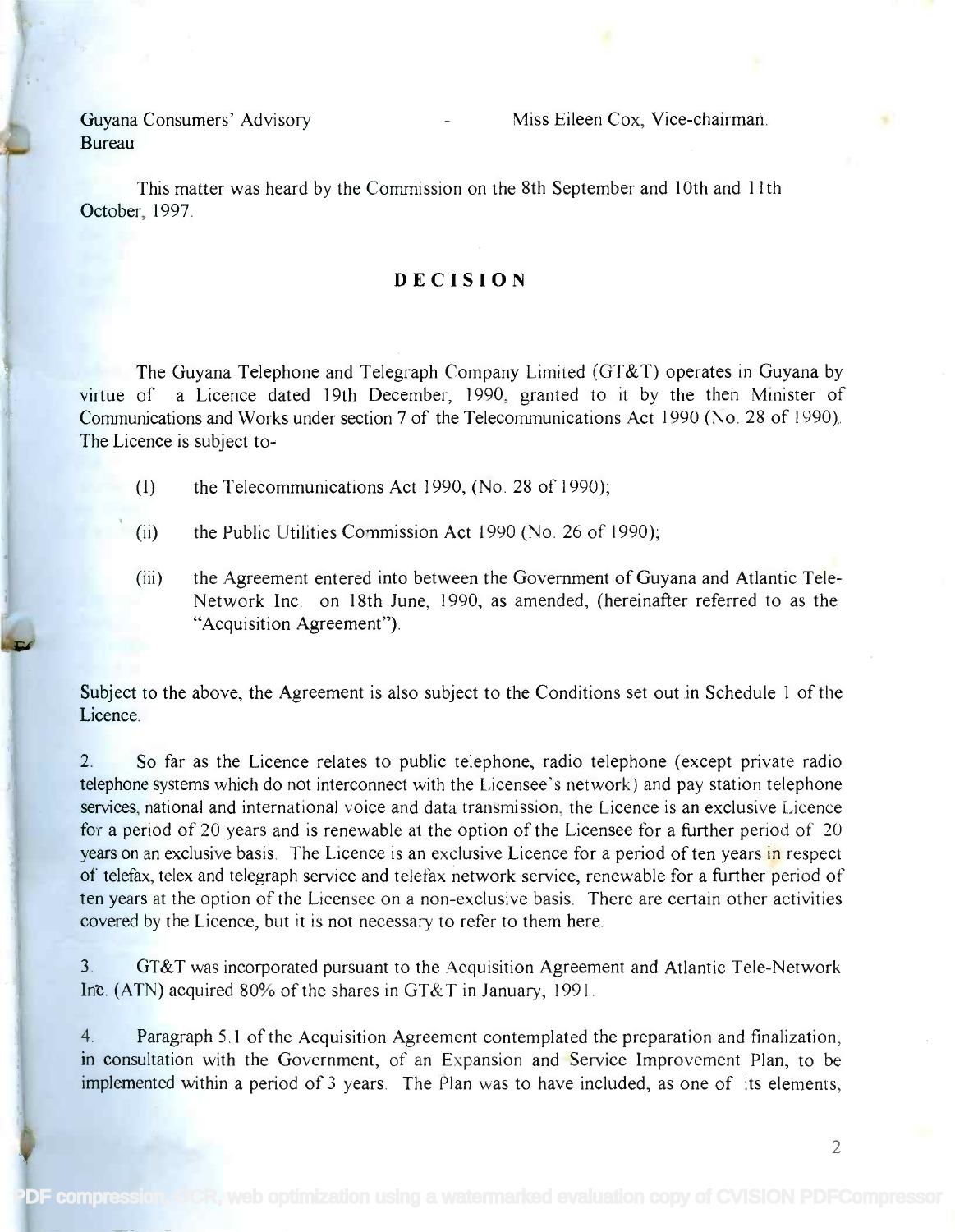connection of at least 20,000 additional subscriber lines to the existing number of lines estimated at connection of at least 20,000 additional subscriber lines to the existing number of lines estimated at 21,000, within three years of the date of closing of the Acquisition Agreemnet.

5. We are not dealing with the Expansion and Service Improvement Plan referred to above. 5. We are not dealing with the Expansion and Service Improvement Plan referred to above. That Plan was to lay down the targets to be achieved within a period of 3 years. That would have been grossly inadequate to meet the needs of the people of Guyana. Clearly, even if the Expansion been grossly inadequate to meet the needs of the people of Guyana. Clearly, even if the Expansion and Service Improvement Plan agreed to under the Acquisition Agreement had been fully and Service Improvement Plan agreed to under the Acquisition Agreement had been fully implemented it would not have satisfied a substantial part of the demand for telecommunication implemented it would not have satisfied a substantial part of the demand for telecommunication services in Guyana. services in Guyana.

6. Condition 26 of the Licence granted to GT&T specifically contemplated a second and 6. Condition 26 of the Licence granted to GT&T specifically contemplated a second and subsequent expansion and service improvement plans after the expiry of the period of the Expansion subsequent expansion and service improvement plans after the expiry of the period of the Expansion and Service Improvement Plan agreed to under the Acquisition Agreement. and Service Improvement Plan agreed to under the Acquisition Agreement.

7. This Commission received a large number of complaints from all over Guyana in respect of 7. This Commission received a large number of complaints from all over Guyana in respect of the non-provision of telephone services by GT&T and the inadequacy of the telecommunication the non-provision of telephone services by OT&T and the inadequacy of the telecommunication service provided by GT&T. Apart from the question of provision of service, there was the question of upgrading the telecommunications system, and providing to the people of Guyana services which of upgrading the telecommunications system, and providing to the people of Guyana services which a modern telecommunications system should provide. a modem telecommunications system should provide.

8. Public hearings in regard to these complaints were held on 15th May, 20th June, 27th July, 8. Public hearings in regard to these complaints were held on 15th May, 20th June, 27th July, 31st July and 6th September of 1995. In the course of the hearing into some of the above 31st July and 6th September of 1995. In the course of the hearing into some of the above complaints, on 20th June, 1995, the Chairman of this Commission raised the question of a new complaints, on 20th June, 1995, the Chairman of this Commission raised the question of a new expansion and development programme. At the hearing on 31st July, 1995, Mr Paul Singer, Deputy General Manager of GT&T, stated that a new expansion and development programme was ready and as soon as it was approved by the Board of Directors of GT&T, it would be submitted to the and as soon as it was approved by the Board of Directors ofGT&T, it would be submitted to the Commission. Commission.

9. GT&T did not submit an expansion and development plan, as promised, up to 11th October, 1995. So this Commission stated in its Decision No. 1995/7 of that date (Exhibit C- 11), in paras. 1995. So this Commission stated in its Decision No. 1995/7 of that date (Exhibit C - 11), in paras. 96 and 97 - 96 and 97 -

- "96. In view of the failure of GT&T to submit an Expansion and Development "96. In view of the failure of OT&T to submit an Expansion and Development Plan, the Commission will have to develop one. This will be justified in view of the widespread complaints about the absence of adequate and satisfactory of the widespread complaints about the absence of adequate and satisfactory telecommunications services in Guyana, the obligation of  $G T\&T$ , under the licence granted to it, to provide universal service to persons in Guyana and the licence granted to it, to provide universal service to persons in Guyana and the powers of the Commission under the Act. powers of the Commission under the Act.
- 97. In developing an Expansion and Development Programme the Commission will 97. In developing an Expansion and Development Programme the Commission will consider any expansion and development programme submitted by GT&T within fifteen days from the date of this Order " fifteen days from the date of this Order."

3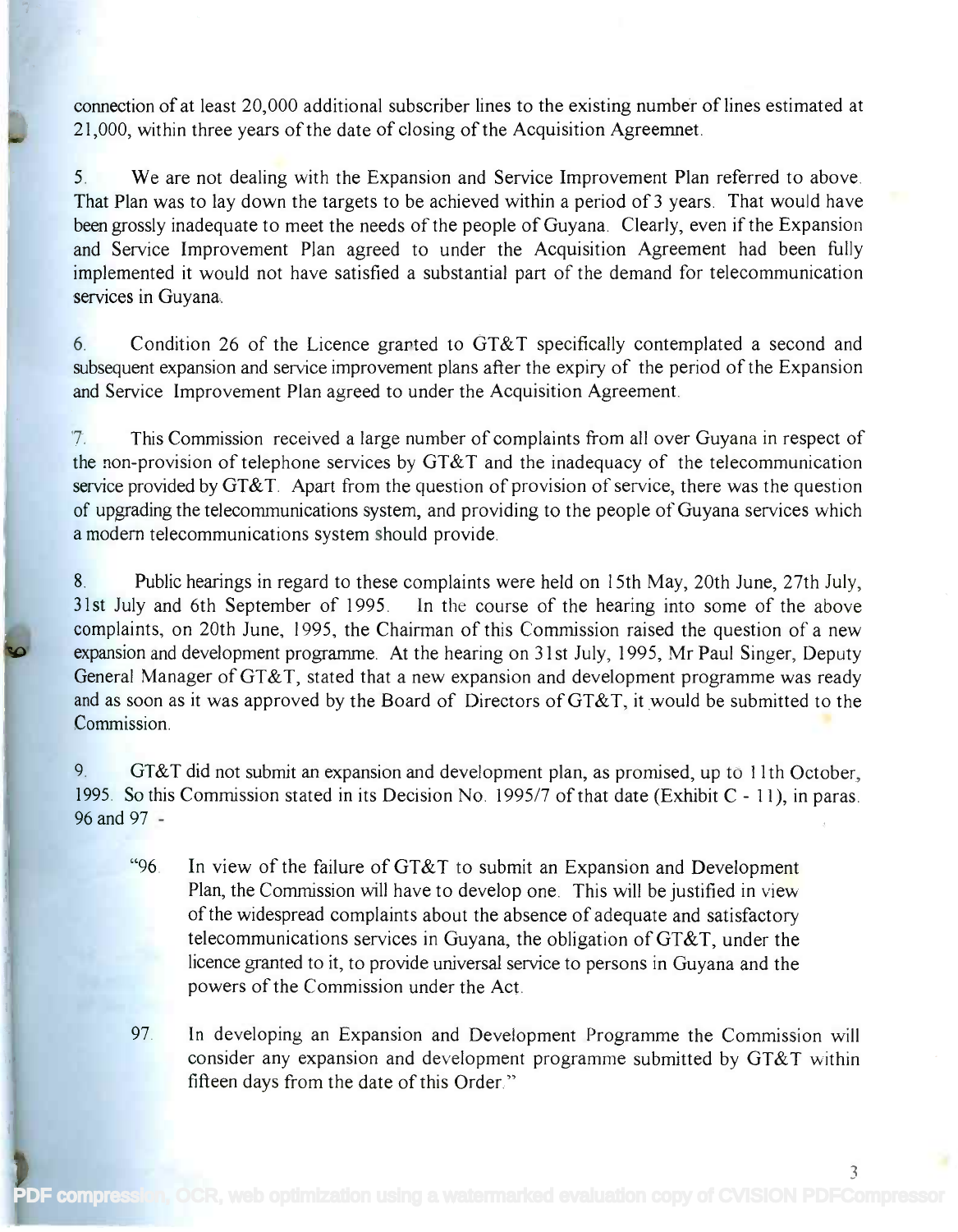### 10. Order No. (5) of the Commission in para. 107 of the above mentioned decision stated

"(5) In view of the failure of GT&T to submit a new Expansion and Development "(5) In view of the failure ofGT&T to submit a new Expansion and Development Plan to the Commission, widespread complaints about the absence of Plan to the Commission, widespread complaints about the absence of adequate and satisfactory telecommunications services in Guyana and the adequate and satisfactory telecommunications services in Guyana and the obligations of GT&T under the licence granted to it, the Commission obligations of GT&T under the licence granted to it, the Commission proposes to develop a new expansion and development plan. In developing proposes to develop a new expansion and development plan. In developing a new expansion and development programme, the Commission will consider a new expansion and development programme, the Commission will consider any expansion and development programme submitted by GT&T within any expansion and development programme submitted by GT&T within fifteen days from the date of this Order." fifteen days from the date of this Order."

11. In para. 108 (iv) of the above-mentioned decision, this Commission stated

"The matter is posted to 23rd October, 1995, to hear arguments on procedure "The matter is posted to 23rd October, 1995, to hear arguments on procedure to establish a new Expansion and Development Programme". to establish a new Expansion and Development Programme".

12. Out of the various matters decided by the above-mentioned decision, the Order relating to a 12. Out of the various matters decided by the above-mentioned decision, the Order relating to a new Expansion and Development Programme was one of those challenged by GT&T in the High new Expansion and Development Programme was one of those challenged by GT&T in the High Court (Motion No. 4491 of 1995). Court (Motion No. 4491 of 1995).

13. In disposing of the matter, the High Court held, by its decision dated 13th January, 1997, in 13. In disposing of the matter, the High Court held, by its decision dated 13th January, 1997, in Motion No. 4491 of 1995 - Motion No. 4491 of 1995 -

> "Upon a proper construction of those paragraphs of sections 27 and 28 of the "Upon a proper construction of those paragraphs of sections 27 and 28 of the Act, earlier referred to, I cannot agree with Mr Fitzpatrick, that the PUC was Act, earlier referred to, I cannot agree with Mr Fitzpatrick, that the PUC was without statutory authority to order an expansion and development without statutory authority to order an expansion and development programme. That it has the authority to do so seems to be met by the programme. That it has the authority to do so seems to be met by the language of section 27(1) in the words "shall by order determine and language of section 27(1) in the words "shall by order determine and prescribe the adequate or reasonable service to be provided by the utility prescribe the adequate or reasonable service to be provided by the utility including all such .... extensions. including all such .... extensions.

To prescribe a service that is both adequate and reasonable may require expansion and To prescribe a service that is both adequate and reasonable may require expansion and development of an existing service and such expansion and development could development of an existing service and such expansion and development could reasonably be said to be allowed by any 'extensions', which the PUC is permitted to reasonably be said to be allowed by any 'extensions', which the PUC is permitted to prescribe." (Page 17 of the judgment). prescribe." (Page 17 of the judgment).

14. The High Court, however, held that the Commission fell into an error which touches upon 14. The High Court, however, held that the Commission fell into an error which touches upon the natural justice issue and, more pointedly, it was a procedural error which affected the jurisdiction the naturaljustice issue and, more pointedly, it was a procedural error which affected the jurisdiction of this Commission. The High Court held -

> "As I have noted already there was no hearing on the issue and any finding therefore "As I have noted already there was no hearing on the issue and any finding therefore by the PUC relating to the inadequacy of GT&T's service was in breach of this by the PUC relating to the inadequacy of GT&T's service was in breach of this requirement." requirement. "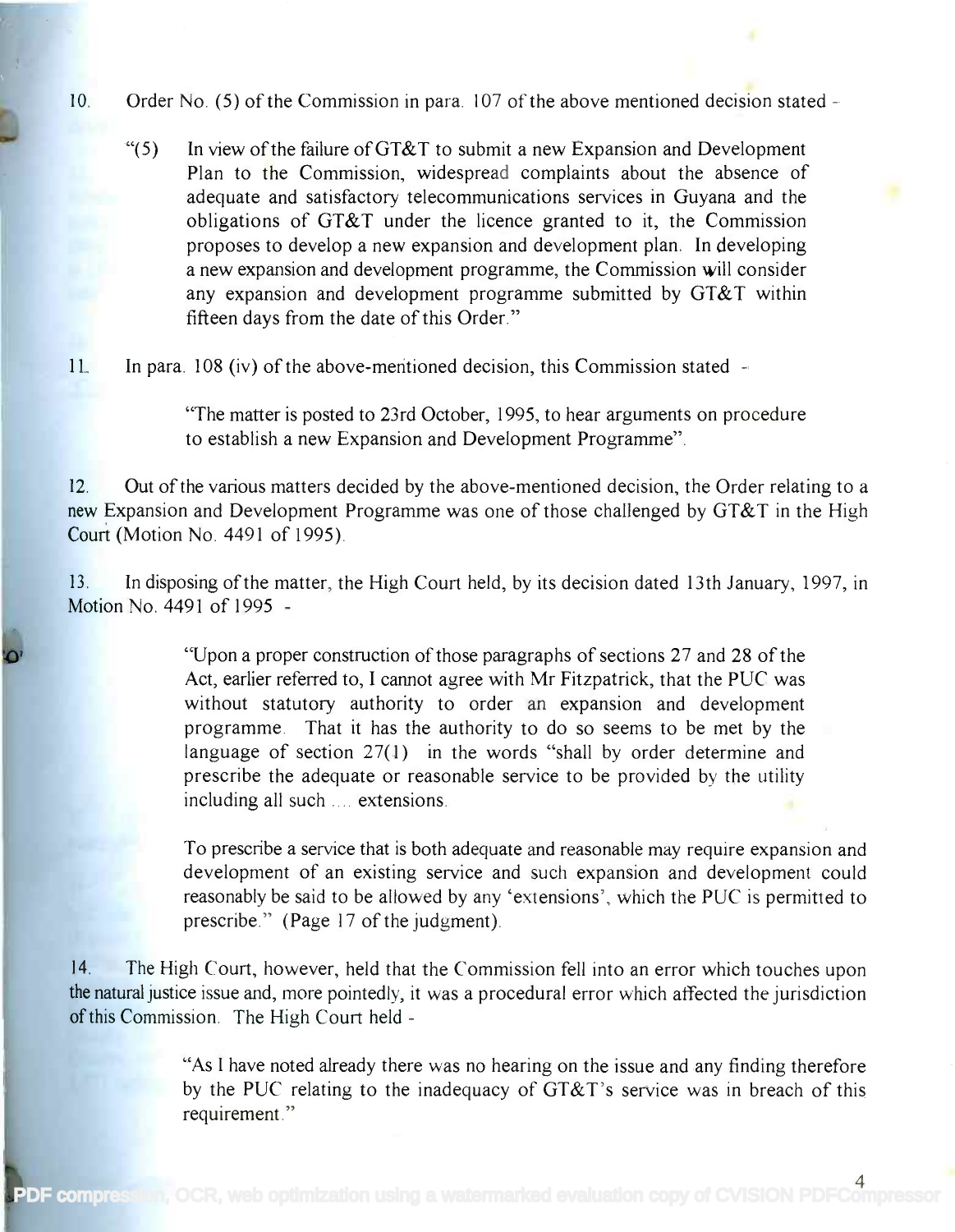The learned Judge obviously missed paragarphs 92 to 95 of the Order of this Commission The learned Judge obviously missed paragarphs 92 to 95 of the Order of this Commission dated 11th October, 1995. But that is not of particular importance to these proceedings. dated 11th October, 1995. But that is not of particular importance to these proceedings.

15. Over seven months' before the judgment of the High Court, referred to above, GT&T had 15. Over seven months' before the judgment of the High Court, referred to above, GT&Thad submitted to this Commission a three year Plan on 31st May, 1996. This was in accordance with their promise made at the public hearings in regard to the complaints made by a large number of people promise made at the public hearings in regard to the complaints made by a large number of people about non-provision of telephones, referred to earlier in this Order. The three year Plan showed that in 1996, in Georgetown itself there were 18,969 held orders, or requests for telephones not met. The in 1996, in Georgetown itself there were 18,969 held orders, or requests for telephones not met. The total of the held orders through out Guyana, according to GT&T's Three year Plan was 37,889. total of the held orders through out Guyana, according to GT&T's Three year Plan was 37,889

16. Condition 1.1 of the Licence (Exhibit C-9) granted to  $GT&T$  states -

"CONDITION 1: Universal Provision of Telecommunication Services

- 1.1 The Licensee shall provide to every person who requests the provision of such 1.1 The Licensee shall provide to every person who requests the provision of such services at any place in Guyana services at any place in Guyana -
	- (a) voice telephony services;
	- (b) telegram services; and
	- (c) other telecommunication services, consisting in the conveyance of Messages, (c) other telecommunication services, consisting in the conveyance of Messages, agreed or required to be provided by the Licensee under the Agreement, agreed or required to be provided by the Licensee under the Agreement,

by means of the Applicable Systems, except to the extent that the Director is satisfied by means of the Applicable Systems, except to the extent that the Director is satisfied that any reasonable demand is or is to be met by other means and that accordingly it would not be reasonable in the circumstances to require the Licensee to provide the would not be reasonable in the circumstances to require the Licensee to provide the services requested; and the Licensee shall ensure that Applicable Systems are services requested; and the Licensee shall ensure that Applicable Systems are installed, kept installed and run for those purposes." installed, kept instal1ed and run for those purposes."

17. The above mentioned condition is an obligation cast on GT&T in return for the monopoly, 17. The above mentioned condition is an obligation cast on GT&T in return for the monopoly, practically for 40 years, granted to it.

18. On 27th October, 1995 GT&T submitted to this Commission a report prepared by Mr. 18. On 27th October, 1995 GT&T submitted to this Commission a report prepared by Mr. Malcolm Stillion for GT&T and dated March, 1995. According to Appendix 9 of this Report Malcolm Stillion for GT&T and dated March, 1995 According to Appendix 9 of this Report (Exhibit C-4), as on 1st March, 1995, the waiting list for telephones for Georgetown only was (Exhibit C-4), as on 1st March, 1995, the waiting list for telephones for Georgetown only was 14,298. However by May, 1996,when GT&T submitted to this Commission, its three year Plan 1996 14,298. However by May, I996,when GT&T submitted to this Commission, its three year Plan 1996 - 1998 (Exhibit C-1) the waiting list for Georgetown had gone up to 18,969. According to Exhibit - 1998(ExhibitC-l) the waiting list for Georgetown had gone up to 18,969. According to Exhibit C-4 Stillion Report, by the end of 1997 there should have been 102,126 working telephones in the country. However, as per the weekly reports submitted by GT&T to this Commission, as on 28th country. However, as per the weekly reports submitted by GT&T to this Commission, as on 28th October, 1997, there were only 53,442 working telephone lines in the country. (This does not include 1,571 mobile cellular telephones). 1,571mobile cellular telephones).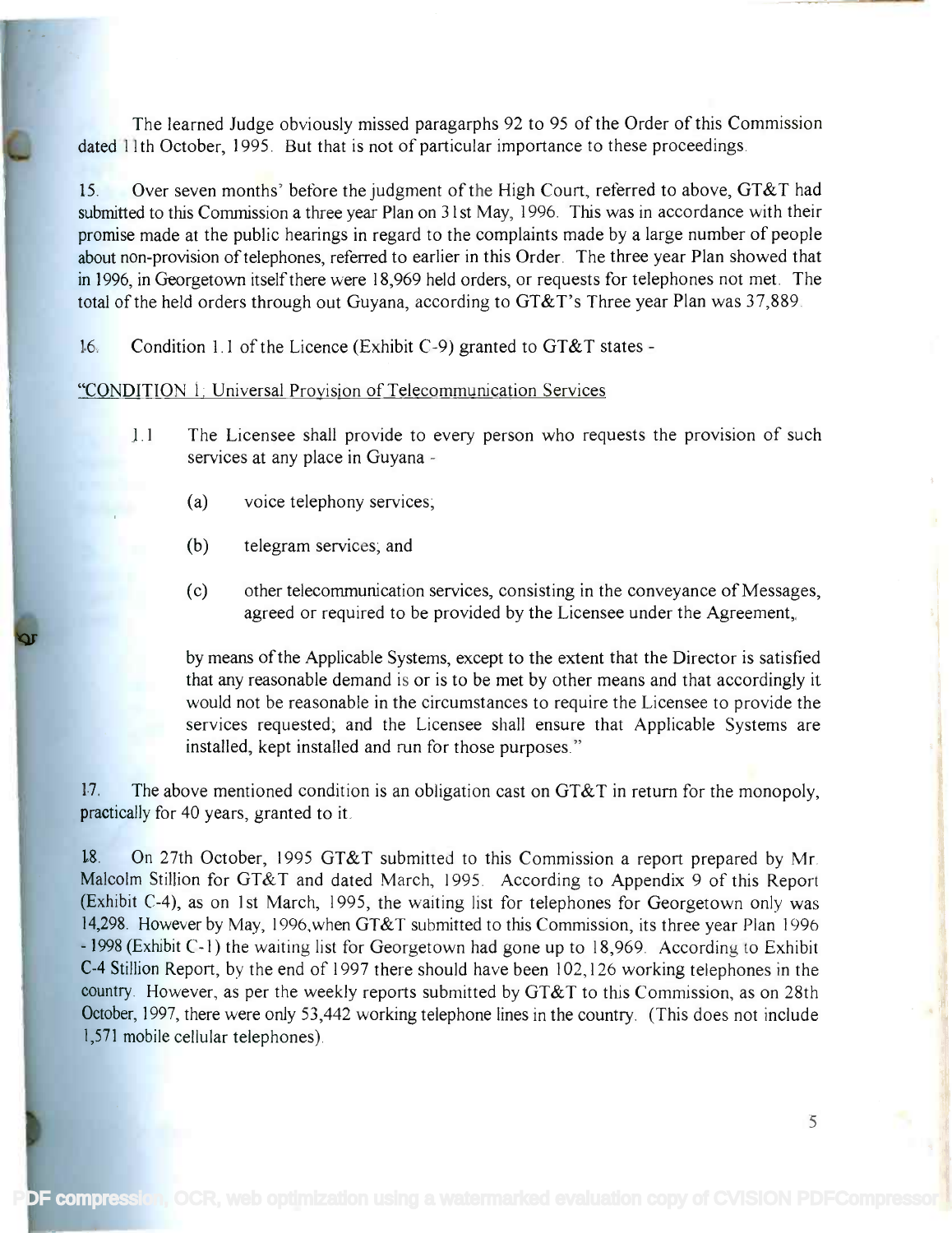19. The Stillion Report contemplated that there would be an increase by 19,776 working 19. The Stillion Report contemplated that there would be an increase by 19,776 working telephones in the year 1996. This works out to about 380 connections per week. As a matter of fact telephones in the year 1996. This works out to about 380 connections per week. As a matter of fact it is seen from weekly reports (Exhibit C-6 series) submitted by GT&T to this Commission, in the it is seen from weekly reports (Exhibit *C-6* series) submitted by GT &T to this Commission, in the week ending 11th January, 1997, GT&T provided 357 telephone connections.

20. The General Manager of GT&T had earlier told the Chairman of this Commission that he would furnish to us information as to the number of access lines that could be installed in one year. would furnish to us information as to the number of access lines that could be installed in one year. But later he backed out of this promise. By his letter dated 23rd April, 1997 Exhibit C-10, he stated But later he backed out of this promise. By his letter dated 23rd April, 1997 Exhibit *C-l* 0, he stated -

> "As to the number of lines we should install, it was my understanding that the meeting "As to the number oflines we should install, it was my understanding that the meeting was off the record and unofficial. It would be imprudent then for this office to give was off the record and unofficial. It would be imprudent then for this office to give the number of access lines which, in my opinion, can be installed in one year in an the number of access lines which, in my opinion, can be installed in one year in an official document such as this." official document such as this."

21. Exhibit C-1 Three Year Plan 1996-1998 submitted by GT&T contemplated an increase in the 21. Exhibit *C-l* Three Year Plan 1996-1998 submitted by GT & T contemplated an increase in the number of telephone lines by 18,954 during a three period ending by the end of 1998. This has to be considered against Exhibit C-4 Stillion Report, commissioned by GT&T, which contemplated an considered against Exhibit *C-4* Stillion Report, commissioned by GT &T, which contemplated an increase of telephone lines in 1996 only by 19,776.

22. We engaged the Georgetown Consulting Group, Inc. of Connecticut, United States of 22. We engaged the Georgetown Consulting Group, Inc. of Connecticut, United States of America, a telecommunications consulting group of considerable experience, to evaluate the Three America, a telecommunications consulting group of considerable experience, to evaluate the Three Year Plan 1996-1998 submitted by GT&T. In their report (Exhibit C-2) at pages 10 and 11, they stated - stated -

"Given the requirements of Section 1.1 of the Licence granted to GT&T (universal provision "Given the requirements of Section 1.1 of the Licence granted to GT&T (universal provision of telecommunication services, summarized on Exhibit C), we recommend that the following of telecommunication services, summarized on Exhibit *C),* we recommend that the following standards be implemented by the PUC for the Expansion Program for the period 1996 through 1998: 1998:

- $\blacksquare$  GT&T be directed to eliminate the 37,889 backlog of held orders by the end of 1998. Based upon a level of 47,845 lines in services as of August 1996, plus the lines added Based upon a level of 47,845 lines in services as of August 1996, plus the lines added to the network under the proposed plan. This would represent 97,366 lines in service to the network under the proposed plan. This would represent 97,366 lines in service by the end of 1998. This would utilitize the excess capacity of the available switching, but would require additions to some central offices and a substantial amount of but would require additions to some central offices and a substantial amount of outside plant. outside plant.
- 2. GT&T be further required to meet some fraction of the additional demand identified 2. GT&T be further required to meet some fraction of the additional demand identified for telephone service above the 97,366 lines stated in item 1 above as identified in the for telephone service above the 97,366 lines stated in item 1 above as identified in the demand study undertaken by  $G T\& T$  which has identified a demand of approximately 125,679 lines in these average areas. This is approximately 29.000 lines in addition 125,679 lines in these average areas. This is approximately 29.000 lines in addition to the minimum identified in item 1. While we are aware that Section 1.1 of the licence agreement gives the PUC the authority to require that the entire identified licence agreement gives the PUC the authority to require that the entire identified demand of 125,679 lines be given service, the PUC may want to moderate this

PDF compression, OCR, web optimization using a watermarked evaluation copy of CVISION PDF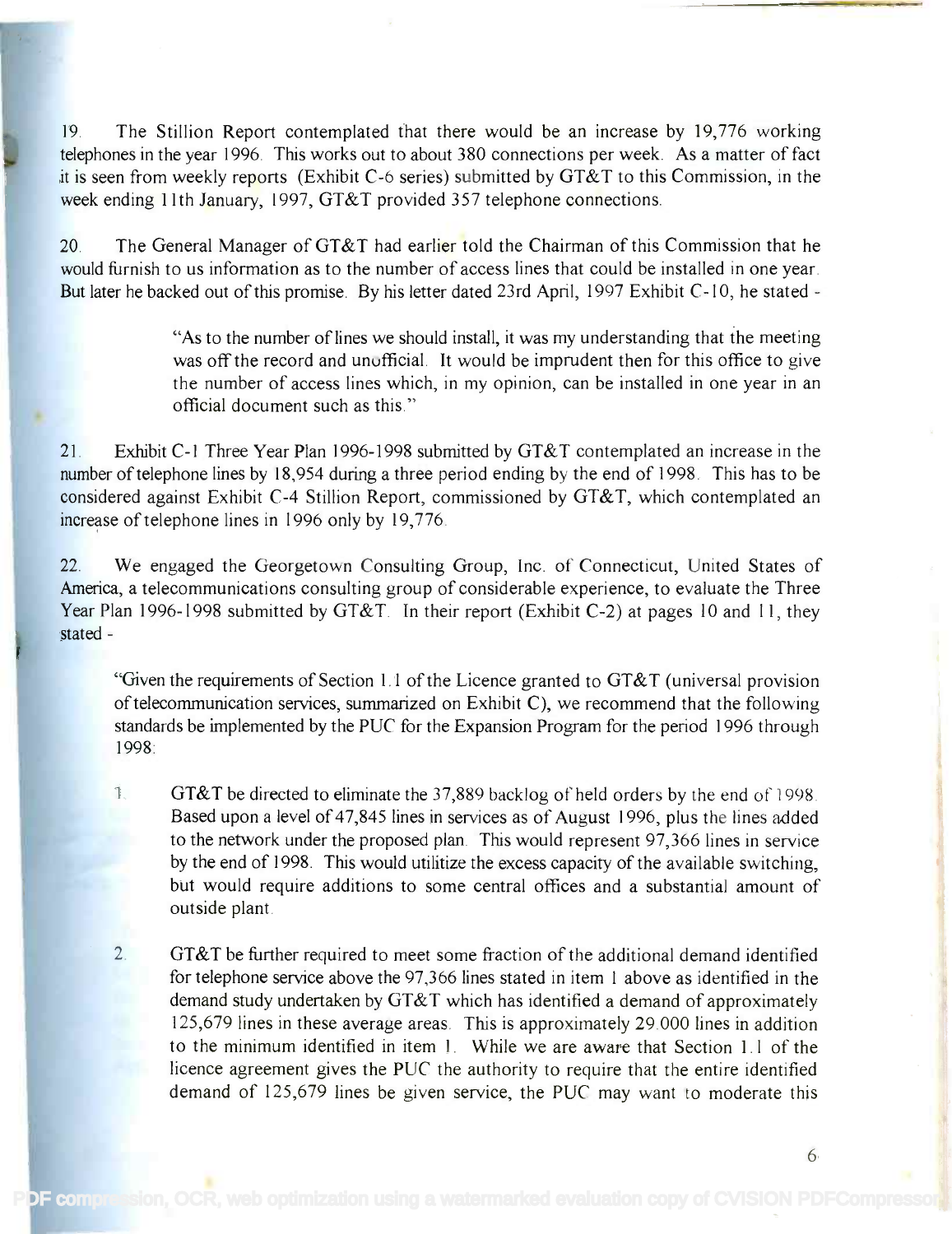requirement and permit GT&T to phase in the approximately 29,000 additional lines requirement and permit GT &T to phase in the approximately 29,000 additional lines more gradually. In the event that PUC believes this to be appropriate, we would more gradually In the event that PUC believes this to be appropriate, we would recommend that the following be given consideration: recommend that the following be given consideration:

- $\ast$ The PUC in considering a phase in of the additional 29,000 lines The PUC in considering a phase in of the additional 29,000 lines above the minimum 97,366 lines recommended as a minimum, might want to above the minimum 97,366 lines recommended as a minimum, might want to consider requiring approximately  $1/3$  to  $\frac{1}{2}$  of the additional 29,000 lines to be installed by 1998. In the event that the Commission chooses 1/3 of the installed by 1998. In the event that the Commission chooses 1/3 of the additional lines, the result would be approximately 104,000 installed by 1998. additional lines, the result would be approximately 104,000 installed by 1998. In the event that the Commission chooses 50% of the additional lines, the In the event that the Commission chooses 50% of the additional lines, the result would be a total of approximately 111,000 lines by 1998. result would be a total of approximately 111,000 lines by 1998.
- $\ast$ In determining the priorities of how service should be established, the PUC In determining the priorities of how service should be established, the PUC should give priority to held orders, and, in addition, should give priority to should give priority to held orders, and, in addition, should give priority to communities that show a strong demand for telephone service. To accomplish communities that show a strong demand for telephone service. To accomplish this later goal, the PUC should publicize through whatever means are this later goal, the PUC should publicize through whatever means are appropriate that it wishes to obtain feedback from all of the population appropriate that it wishes to obtain feedback from all of the population regarding the desire for telephone service. Those communities that provide regarding the desire for telephone service. Those communities that provide credible evidence that a substantial number of the population would install credible evidence that a substantial number of the population would install telephone service should be given high priority in meeting their demands." telephone service should be given high priority in meeting their demands."

There is a foot note to the reference to 125,679 lines to in item 2 above. The foot note is as follows - follows -

> "These are households with an identifiable demand for lines. Not all "These are households with an identifiable demand for lines. Not all households will install lines. However, this would be made up by demand for households will install lines. However, this would be made up by demand for lines by business, government and other classes of customers." lines by business, government and other classes of customers."

23. Exhibit C-2 Evaluation Report by the Georgetown Consulting Group, Inc. was forwarded by 23. Exhibit C-2 Evaluation Report by the Georgetown Consulting Group, Inc. was forwarded by this Commission tothe General Manager, GT&T, and along with his letter dated 25th February, 1997, he forwarded to this Commission, what he termed to be his "staffs' comments". The letter and he forwarded to this Commission, what he termed to be his "staffs' comments" The letter and comments are Exhibit C-7. However, in Exhibit C-10 letter dated 23rd Apri1,1997, addressed to the comments are Exhibit C-7. However, in Exhibit C-1 0 letter dated 23rd April, 1997, addressed to the Chairman of this Commission, the General Manager of GT&T stated - Chairman of this Commission, the General Manager of GT & T stated -

"There seems to be some misunderstanding, perhaps on my part, in that the letter from Mr. "There seems to be some misunderstanding, perhaps on my part, in that the letter from Mr Nurse dated February 6, 1997, per GT&T's comments on the evaluation prepared by the Nurse dated February 6, 1997, per GT&T's comments on the evaluation prepared by the GCG, did not indicate that the response should be official from my office and approved by GCG, did not indicate that the response should be official from my office and approved by the Board of Directors. I therefore asked certain members of my executive and technical staff to forward to my office their comments and opinions of the report. I then forwarded those comments to Mr. Nurse thinking they would be further used to evaluate the GCG report. comments to Mr. Nurse thinking they would be further used to evaluate the GCG report. Apparently this was a misunderstanding of what Mr. Nurse was actually requesting. Apparently this was a misunderstanding of what Mr. Nurse was actually requesting.

PDF compression, OCR, web optimization using a watermarked evaluation copy of CVISION PDFGompressor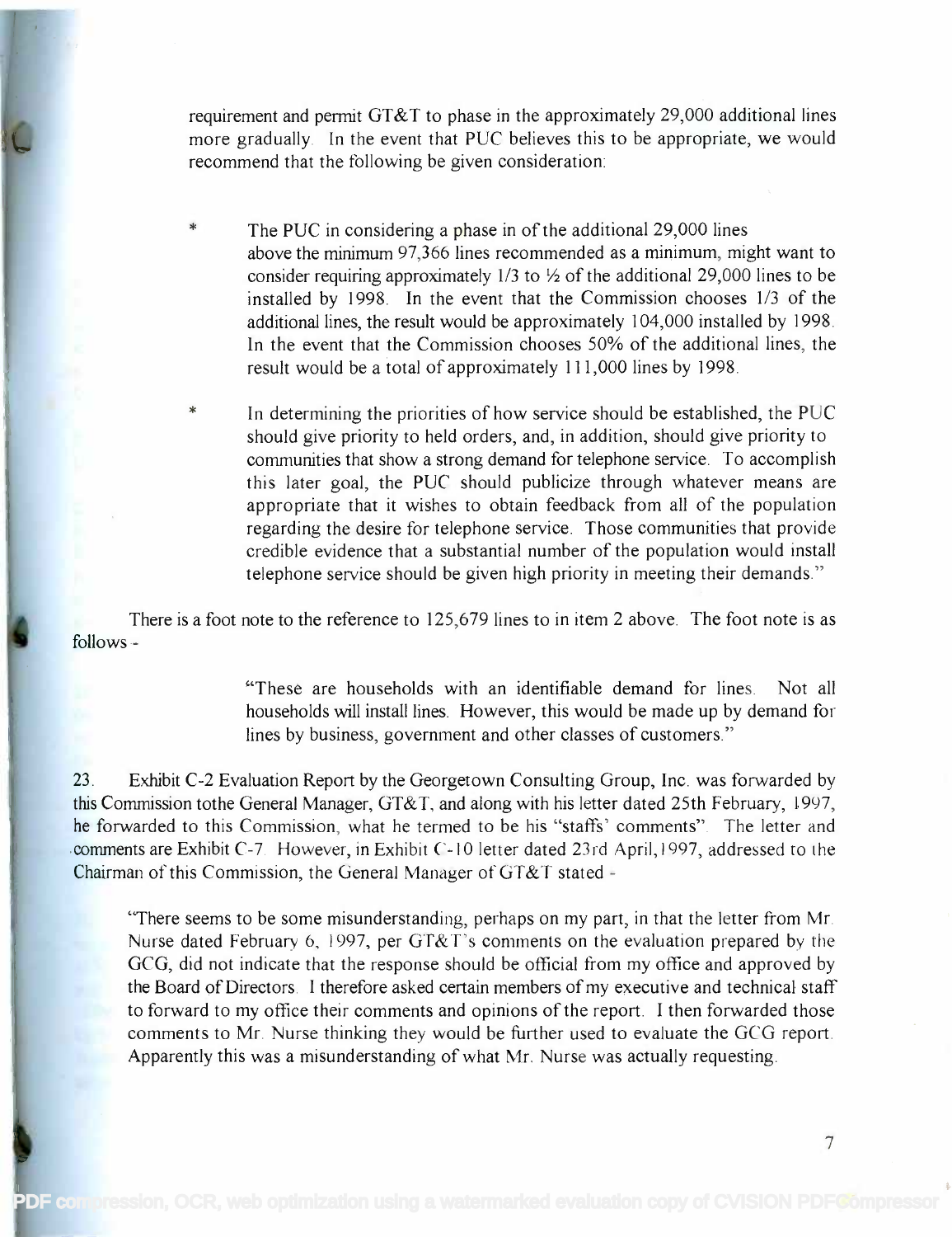Accordingly, I shall prepare an official reply to the GCG Report and submit it to the GT&T Accordingly, I shall prepare an official reply to the GCG Report and submit it to the GT&T Board of Directors for their approval at the next meeting scheduled for May 23, 1997." Board of Directors for their approval at the next meeting scheduled for May 23, 1997."

24. An official reply to Exhibit C-2 Evaluation Report has not up to this day been submitted to 24. An official reply to Exhibit C-2 Evaluation R port has not up to this day been submitted to this Commission by the General Manager of GT&T, as promised. this Commission by the General Manager ofGT&T, as promised.

25. At the public hearing on 8th September, 1997, in regard to the Expansion Plan 1996-1998 25. At the public hearing on 8th September, 1997, in regard to the Expansion Plan 1996-1998 submitted by GT&T and the evaluation of the same by the Georgetown Consulting Group, Inc., Mr. submitted by GT&T and the evaluation of the same by the Georgetown Consulting Group, Inc., Mr. Joseph Sanders, Attorney-at-Law, representing GT&T in regard to these matters, argued that the Joseph Sanders, Attorney-at-Law, representing GT&T in regard to these matters, argued that the document known as Acapulco Declaration (Exhibit C-3), which this Commission had indicated that document known as Acapulco Declaration (Exhibit C-3), which this Commission had indicated that it would like to use in the proceedings, should not be given any weight as a binding document. He it would like to use in the proceedings, should not be given any weight as a binding document. He stated that it was simply a declaration of intent and if it is not met there is no penalty against any Government or any organisation concerned. Government or any organisation concerned.

26. We accept the submissions made by Mr. Sanders in this regard and do not intend to rely upon 26. We accept the submissions made by Mr. Sanders in this regard and do not intend to rely upon the Acapulco Declaration. the Acapulco Declaration.

27. At the public hearings in regard to Exhibit C-1 Expansion Plan 1996-1998 and its evaluation 27. . At the public hearings in regard to Exhibit C-1 Expansion Plan 1996-1998 and its evaluation by the Georgetown Consulting Group, Inc., the main thrust of GT&T has been that the Expansion by the Georgetown Consulting Group, Inc., the main thrust of GT&T has been that the Expansion Plan has to be supported by rates. If the position of  $G T \& T$  is that this Commission should grant it rates high enough to finance the Expansion Plan from the revenues, we must make it clear that we rates high enough to finance the Expansion Plan from the revenues, we must make it clear that we do not agree to that position. On the other hand, if the position of GT&T is that the Commission do not agree to that position. On the other hand, if the position of GT&T is that the Commission should fix the rates so as to give it a fair return on its investment, we would agree without any should fix the rates so as to give it a fair return on its investment, we would agree without any hesitation. hesitation.

28. We are willing to grant GT&T rates for its services which will give it a minimum fifteen per 28. We are willing to grant GT&T rates for its services which will give it a minimum fifteen per cent rate of return on its investment, including investment made for implementing the Expansion Plan cent rate of return on its investment, including investment made for implementing the Expansion Plan settled by this Order. We are willing to have a periodic review of the rates for the purpose of settled by this Order. We are willing to have a periodic review of the rates for the purpose of ensuring the above objective. ensuring the above objective.

29. We cannot undertake a review on the rates at this stage because we do not have before us the 29. We cannot undertake a review on the rates at this stage because we do not have before us the estimates of the cost for implementing the expansion plan, the projected increase in revenues if the estimates of the cost for implementing the expansion plan, the projected increase in revenues if the plan is implemented and the revenues required to support a minimum fifteen per cent rate of return plan is implemented and the revenues required to support a minimum fifteen per cent rate of return on investment. We are willing to look into these aspects, provided that there are no impediments. on investment. We are willing to look into these aspects, provided that there are no impediments.

30. After a careful review of the evidence produced and the arguments addressed in this matter, 30. After a careful review of the evidence produced and the arguments addressed in this matter, we are of the view that GT&T should be directed to achieve the targets set for the years 1995, 1996 we are of the view that GT&T should be directed to achieve the targets set for the years 1995, 1996 and 1997 in Exhibit C-4 report by Mr Malcolm Stillion by the end of the years 1998, 1999 and 2000 and 1997 in Exhibit C-4 report by Mr Malcolm Stillion by the end of the years 1998, 1999 and 2000 respectively. That is, by the end of the year 1998 there should be 69,278 telephone lines, by the end respectively. That is, by the end of the year 1998 there should be 69,278 telephone lines, by the end of the year 1999 there should be 89,054 telephone lines and by the end of the year 2000 there should of the year 1999 there should be 89,054 telephone lines and by the end of the year 2000 there should be 102,126 telephone lines. The targets set above would not include mobile cellular telephones. be 102,126 telephone lines. The targets set above would not include mobile cellular telephones. According to Exhibit C-4 Stillion Report 135,677 telephone lines would be required to meet the According to Exhibit C-4 Stillion Report 135,677 telephone lines would be required to meet the projectd demand by the end of the year 2000. projectd demand by the end of the year 2000.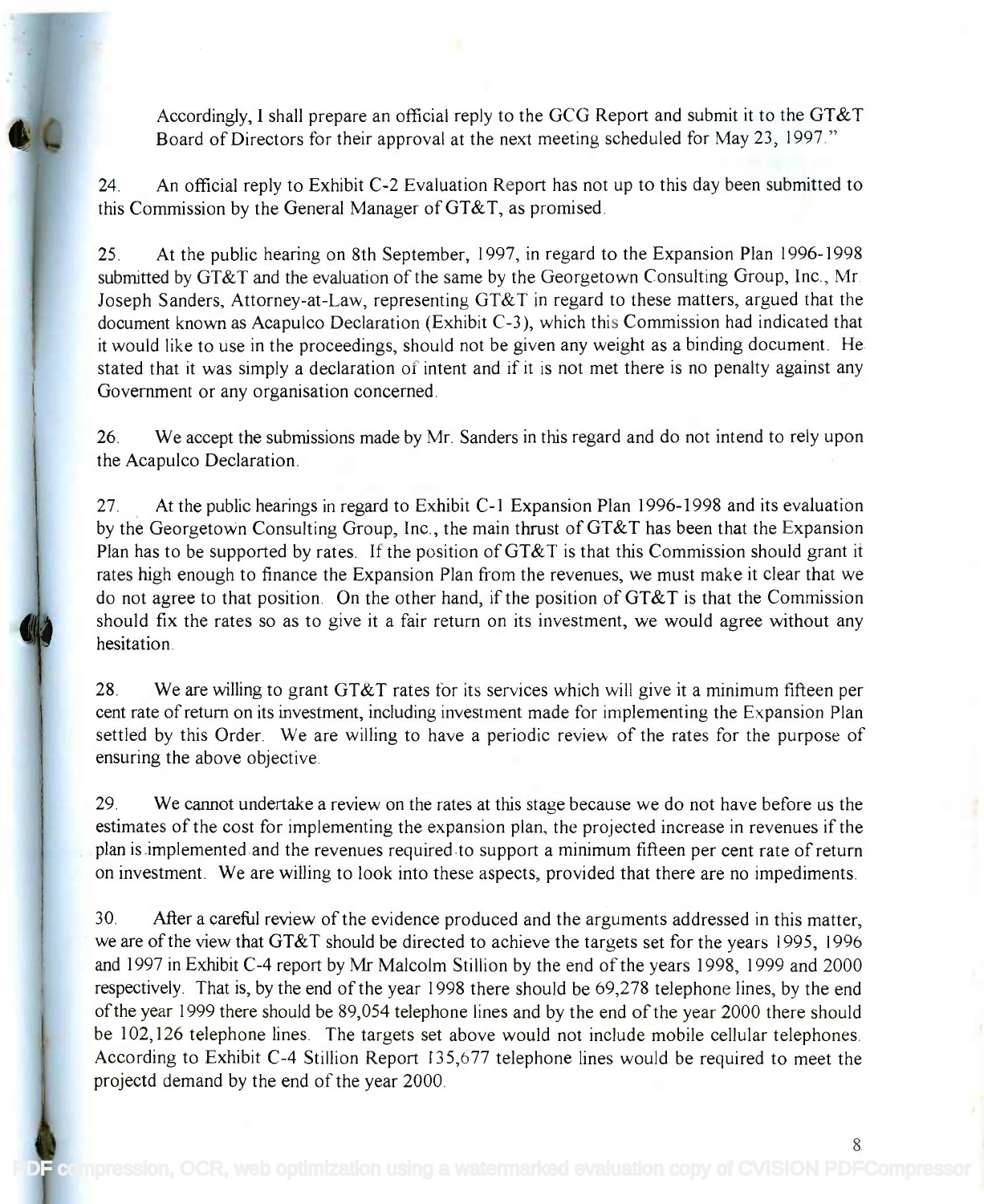31. The exchanges in the different regions of Guyana, the number of connections to be provided 31. The exchanges in the different regions of Guyana, the number of connections to be provided from each exchange for the relevant years and the technology to be employed would be as set out in from each exchange for the relevant years and the technology to be employed would be as set out in Exhibit C-4 Stillion Report. If any change is desired in this regard by GT&T they can apply to this Exhibit C-4 Stillion Report. If any change is desired in this regard by GT&T they can apply to this Commission within thirty days from the date of this Order and the Commission would give a decision Commission within thirty days from the date of this Order and the Commission would give a decision on the request after taking into account all relevant matters. on the request after taking into account all relevant matters.

32. By our Order dated 1st October, 1996 (Exhibit C-5) this Commission held -

- "(1) As per the letter of GT&T dated 3 September, 1996, while the switch capacity of "(1) As per the letter of GT&T dated 3 September, 1996, while the switch capacity of GT&T was 54,470, the access lines in service as on 24th August, 1996, were only GT&T was 54,470, the access lines in service as on 24th August, 1996, were only 47,845. The unallocated lines numbering 6,625 existing in the different exchanges, 47,845. The unallocated lines numbering 6,625 existing in the different exchanges, less the lines allocated between 24th August, 1996, and the date of this Order, should less the lines allocated between 24th August, 1996, and the date of this Order, should be allocated and connected to the applicants for telephone connections, before the be allocated and connected to the applicants for telephone connections, before the expiry of 31st December, 1996. expiry of 31st December, 1996.
- (2) While GT&T claims that there are only 54,470 access lines, according to the Annual (2) While GT&T claims that there are only 54,470 access lines, according to the Annual Report for 1995, submitted by ATN, which owns 80% of GT&T, to SEC, GT&T Report for 1995, submitted by ATN, which owns 80% ofGT&T, to SEC, GT&T had, as at 31 December,1995, 62,773 recorded subscriber access lines. We accept the had, as at 31 December, 1995, 62,773 recorded subscriber access lines. We accept the figure as stated in ATN's Annual Report as correct. The difference between the figures as given by GT&T and ATN is 8,303 recorded access lines. These lines figures as given by GT&T and ATN is 8,303 recorded access lines. These lines should be allocated and connected to applicants for telephone connections before the should be allocated and connected to applicants for telephone connections before the end of 31 March, 1997. In case some of these lines have been converted for use for audiotext services, they would have to be restored for allotment to applicants for audiotext services, they would have to be restored for allotment to applicants for telephones in Guyana." telephones in Guyana."

(The abbreviation "SEC" is a reference to Securities and Exchange Commission, (The abbreviation "SEC" is a reference to Securities and Exchange Commission, Washington). Washington) .

33. This Order has not been fully complied with by GT&T, though over one year has passed since 33. This Order has not been fully complied with by GT&T, though over one year has passed since it was made. If the Order was complied with there should have been at least 62,773 telephone lines it was made. If the Order was complied with there should have been at least 62,773 telephone lines allotted to subscribers by 31st March,1997, while as per the weekly report dated 28th October, 1997, allotted to subscribers by 31st March, 1997, while as per the weekly report dated 28th October, 1997, submitted by GT&T to this Commission, there are only 53,442 telephone lines in service on that date. submitted by GT&T to this Commission, there are only 53,442 telephone lines in service on that date. The short fall is 9,331 telephone lines. In addition to the targets required to be achieved under The short fall is 9,331 telephone lines. In addition to the targets required to be achieved under paragraph 30 above, the above mentioned 9,331 lines should be allocated and connected to applicants paragraph 30 above, the above mentioned 9,331 lines should be allocated and connected to applicants for telephones, before the end of the year 1998. for telephones, before the end of the year 1998.

34. We have to express our dismay that though in Exhibit C-1 Three Year Plan 1996-1998, 34. We have to express our dismay that though in Exhibit C-l Three Year Plan 1996-1998, submitted on 31st May, 1996, GT&T promised to add 6,000- 6,500 telephone lines per year over a submitted on 31st May, 1996, GT&T promised to add 6,000- 6,500 telephone lines per year over a period of three years, in 1997, up to 28th October total line increase has been only 3,429. period of three years, in 1997, up to 28th October total line increase has been only 3,429.

35. We also direct GT&T to provide facilities for call diversion, call waiting, reminder call and 35. We also direct GT&T to provide facilities for call diversion, call waiting, reminder call and three way calling. If these are presently available they should immediately be made available to three way calling. If these are presently available they should immediately be made available to subscribers who request for them immediately. Those of the above facilities which are not available subscribers who request for them immediately. Those of the above facilities which are not available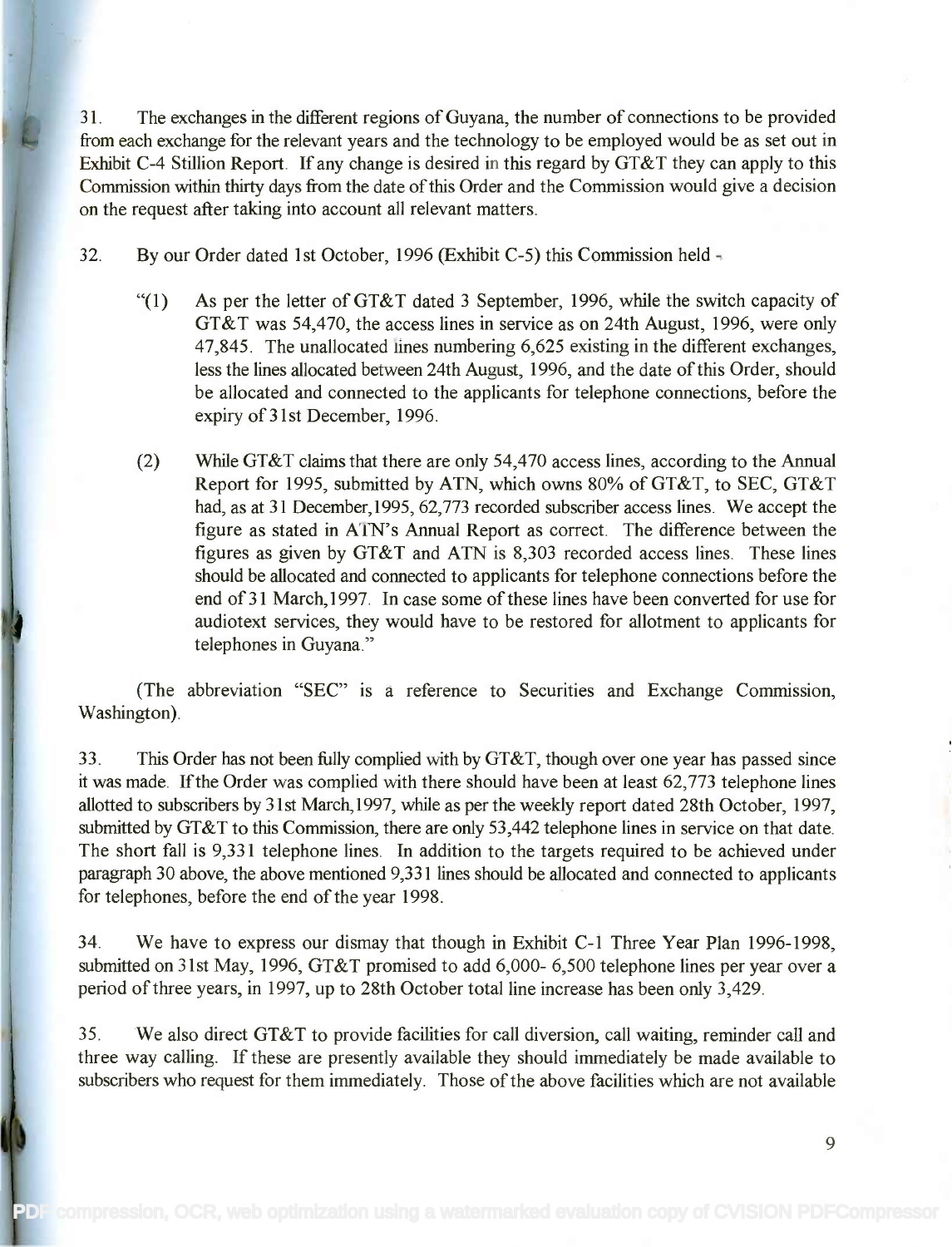presently should be made available before the end of the year 1998.

36. Some of the recommendations made by Mr Malcolm Stillion at pages 15 to 19 of Exhibit C-4 36. Some of the recommendations made by Mr Malcolm Stillion at pages 15 to 19 of Exhibit C-4 Report should already have been implemented by GT&T. We direct that the other recommendations Report should already have been implemented by GT&T. We direct that the other recommendations at pages 15 to 19 of that report should be implemented before the end of 1998. at pages 15 to 19 of that report should be implemented before the end of 1998.

37. We also direct GT&T to provide Debit Card platforms and Data/Internet Platforms to serve 37. We also direct GT&T to provide Debit Card platforms and Data/Internet Platforms to serve all urban and commercial centres, which are not presently serviced by such platforms, before the end all urban and commercial centres, which are not presently serviced by such platforms, before the end of the year 1998. of the year 1998.

38. We are willing to grant, if GT&T applies for the same, rates for new services implemented 38. We are willing to grant, ifGT&T applies for the same, rates for new services implemented by it or proposed to be provided shortly. by it or proposed to be provided shortly.

39. In the present situation of scarcity of telephone facilities particularly, we would like to 39. In the present situation of scarcity of telephone facilities particularly, we would like to discourage subscribers having multiple telephone facilties. We propose to do this by revising discourage subscribers having multiple telephone facilties. We propose to do this by revising telephone rentals and by requiring GT&T to provide to subscribers PBX and PABX systems on rental telephone rentals and by requiring GT&T to provide to subscribers PBX and PABX systems on rental if they request the same. GT&T is directed to provide to this Commission proposals in this regard. if they request the same. GT&T is directed to provide to this Commission proposals in this regard.

40. Having regard to the fact that many of these new services are new to Guyanese, it would not 40. Having regard to the fact that many of these new services are new to Guyanese, it would not be sufficient to make available these services, but GT&T should also engage in aggressive sales of be sufficient to make available these services, but GT&T should also engage in aggressive sales of these services to make their introduction a success. these services to make their introduction a success.

#### **ORDER**

41. In the light of the above discussions and findings this Commission makes the following Orders

- $(i)$  GT&T is hereby directed to achieve the targets set for the years 1995, 1996 and 1997 in Exhibit C-4 report by Mr Malcolm Stillion, by the end of the years 1998, 1999 and in Exhibit C-4 report by Mr Malcolm Stillion, by the end of the years 1998, 1999 and 2000 respectively. That is, by the end of the year 1998 there should be 69,278 2000 respectively That is, by the end of the year 1998 there should be 69,278 telephone lines, by the end of the year 1999 there should be 89,054 telephone lines telephone lines, by the end of the year 1999 there should be 89,054 telephone lines and by the end of the year 2000 there should be 102,126 telephone lines. The targets and by the end of the year 2000 there should be 102,126 telephone lines. The targets set above would not include mobile cellular telephones. set above would not include mobile cellular telephones.
- (ii) The exchanges in the different regions of Guyana, the number of connections to be (ii) The exchanges in the different regions of Guyana, the number of connections to be provided from each exchange for the years 1998, 1999 and 2000 and the technology provided from each exchange for the years 1998, 1999 and 2000 and the technology to be employed shall be as set out in Exhibit C-4 Stillion Report. If any change is to be employed shall be as set out in Exhibit C-4 Stillion Report. If any change is desired in this regard by GT&T they can apply to this Commission within thirty days desired in this regard by GT&T they can apply to this Commission within thirty days from the date of this Order and the Commission will give its decision on the request after taking into account all relevant matters. after taking into account all relevant matters.

[PDF compression, OCR, web optimization using a watermarked evaluation copy of CVISION PDFCompressor](http://www.cvisiontech.com)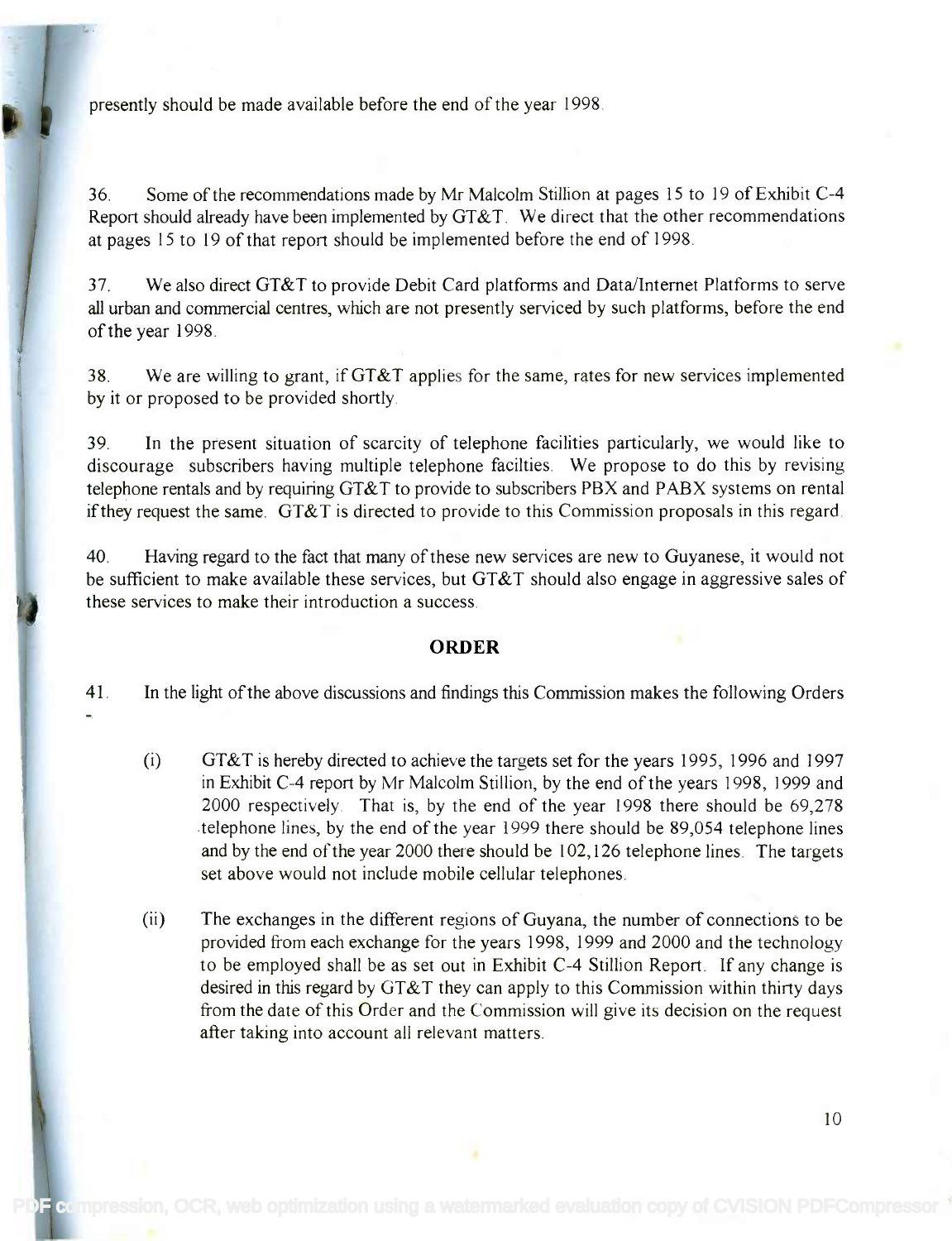- (iii) In addition to the targets required to be achieved under Order (i) above, GT&T shall (iii) In addition to the targets required to be achieved under Order (i) above, GT&T shall allocate and connect to applicants for telephones, the 9,331 telephone lines, referred allocate and connect to applicants for telephones, the 9,331 telephone lines, referred to in para. 33 above, before the end of the year 1998. to in para. 33 above, before the end of the year 1998.
- (iv) GT&T shall provide to subscribers, who request for them, facilities for call diversion, (iv) GT&T shall provide to subscribers, who request for them, facilities for call diversion, call waiting, reminder call and three way callings. Those of the above mentioned facilities which are available presently should be provided immediately to subscribers facilities which are available presently should be provided immediately to subscribers who request for them and those of the above facilities which are not presently who request for them and those of the above facilities which are not presently available should be made available by the end of the year 1998. available should be made available by the end ofthe year 1998.
- (v) Those of the recommendations of Mr Malcolm Stillion at pages 15 to 19 of Exhibit (v) Those of the recommendations ofMr Malcolm Stillion at pages 15 to 19 of Exhibit C-4 Report, which have not already been implemented by GT&T, should be C-4 Report, which have not already been implemented by GT&T, should be implemented before the end of the year 1998. implemented before the end of the year 1998.
- (vi) GT&T shall provide, before the end of the year 1998, Debt Card platforms and (vi) GT&T shall provide, before the end of the year 1998, Debt Card platforms and Data/Internet platforms to serve all urban and commercial centres, which are not Data/Internet platforms to serve all urban and commercial centres, which are not presently serviced by such platforms, before the end of the year 1998. presently serviced by such platforms, before the end of the year 1998.
- (vii) GT&T is directed to provide to this Commission as early as it can, detailed estimates (vii) GT&T is directed to provide to this Commission as early as it can, detailed estimates of cost for the implementation of the directions in Orders (i) to (vi) above, the of cost for the implementation of the directions in Orders (i) to (vi) above, the projected increase in revenues when the above mentioned directions are implemented projected increase in revenues when the above mentioned directions are implemented and the revenues required to support a minimum fifteen per cent rate of return on and the revenues required to support a minimum fifteen per cent rate of return on investment. investment.
- (viii) Contracts for the works for implementing the directions in Orders (i) to (vi) shall be (viii) Contracts for the works for implementing the directions in Orders (i) to (vi) shall be given after following proper tender procedures and all transactions between GT&T given after following proper tender procedures and all transactions between GT&T and ATN, which holds 80% shares in GT&T, or any subsidiary of ATN shall be at arms length. arms length.
- (ix) If GT&T proposes to issue stocks or to borrow to finance the implementation of the (ix) IfGT&T proposes to issue stocks or to borrow to finance the implementation of the directions contained in Orders (I) to (vi), they are directed to comply with section 47 directions contained in Orders (I) to (vi), they are directed to comply with section 47 of the Public Utilities Commission Act 1990 (No. 26 of 1990. of the Public Utilities Commission Act 1990 (No. 26 of 1990.
- (x) GT&T shall submit to this Commission quarterly reports regarding the progress made by it on implementing the directions given by Orders (i) to (vi) above. by it on implementing the directions given by Orders (i) to (vi) above.